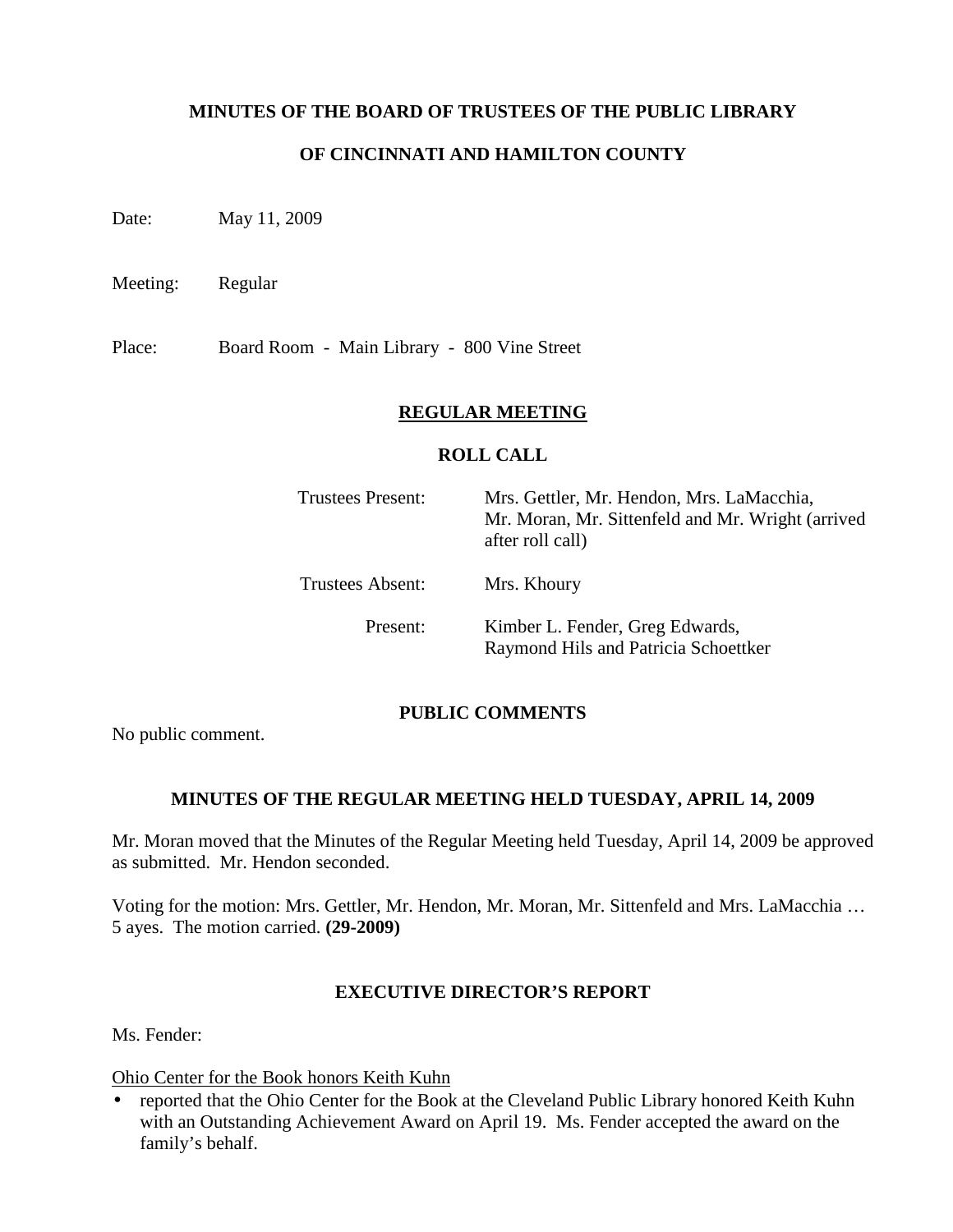# Keith Kuhn Memorial Artists' Book Exhibit

• requested that the Board's May 2008 approval to name the Bookworks Exhibit in memory of Keith Kuhn be changed instead to naming the Library's annual display of artists' books as the Keith Kuhn Memorial Artists' Book Exhibit. This display occurs at the same time as the Bookworks Exhibit sponsored by the Cincinnati Book Arts Society.

#### Jason Buydos Elected to SWON Board

• reported that Technical Services Director Jason Buydos has been elected to a three-year term on the Southwest Ohio and Neighboring Libraries (SWON) board of directors.

### Gates Foundation Hardware Grant

• reported that our eligibility for funding from the Bill and Melinda Gates Foundation Opportunity Online Hardware Grant for the purchase of public computer equipment at 17 branches has grown to \$161,850 with a 25% matching fund requirement of \$53,950. Based on the Gates Foundation timeline, we expect to add the new equipment in late 2009, early 2010.

### Peter Cremer Computer Donation

• thanked local business Peter Cremer North America for their donation of used computer equipment that is being configured for placement in Library branches.

### Grant for Library for the Blind Merger

• reported that the State Library of Ohio has awarded the Library a \$4,999 LSTA grant to provide additional staffing and computer support during the Library for the Blind merger.

# Library Board Minutes Online

• reported that, in response to many requests, minutes of Library Board meetings (beginning with the May 11, 2009 minutes) will be available under the About Us section of the Library web page.

#### Citizens for Your Library's Future

• reported that Bill Moran has volunteered to chair the Citizens for Your Library's Future political action committee.

Mr. Moran moved that the Executive Director's Report be approved as submitted, including naming the Keith Kuhn Memorial Artists' Book Exhibit. Mr. Hendon seconded.

Voting for the motion: Mrs. Gettler, Mr. Hendon, Mr. Moran, Mr. Sittenfeld and Mrs. LaMacchia … 5 ayes. The motion carried. **(30-2009)** 

Mr. Wright arrived.

# **LIBRARY SERVICES AND ADMINISTRATION COMMITTEE REPORTS**

# **ADMINISTRATION**

Mr. Hendon reported that the Library Services and Administration Committee met on May 7, 2009. Committee Chair Tara Khoury and Trustees Robert Hendon, William Moran and Betsy LaMacchia were in attendance, along with Kim Fender, Pat Schoettker and Mary Bennett-Brown.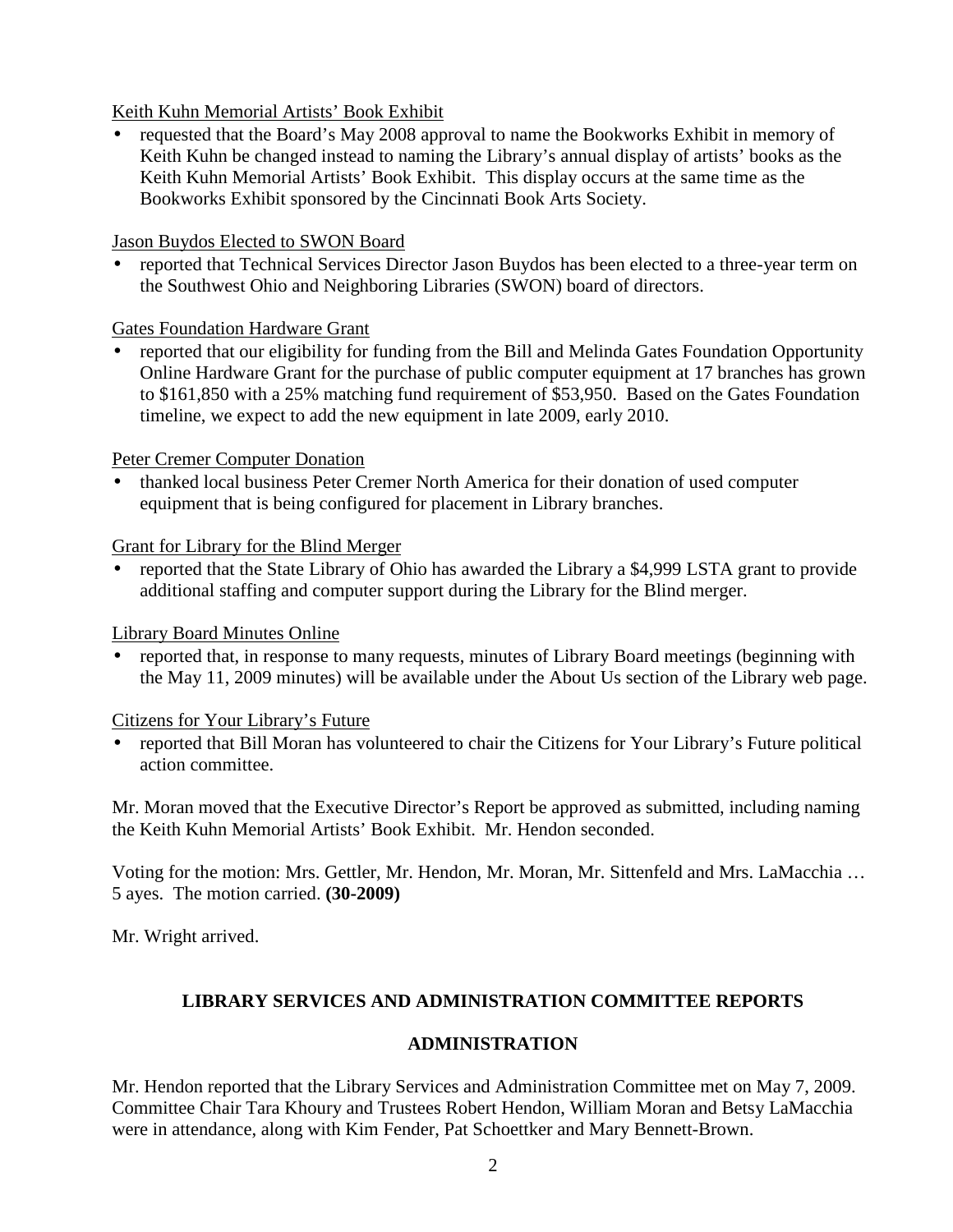The Committee reviewed personnel changes, benefits options and a new policy and recommended that the Board take the following action:

### Personnel Change Report

approve personnel change through May 2, 2009. To provide confidentiality for terminated staff when this report is added to the Library website, all terminations and resignations are now listed as departures.

| <b>ACTION</b> | <b>AGENCY</b>               | <b>POSITION TITLE</b>          | FTE. | <b>EMPLOYEE NAME</b>   | <b>EFFECTIVE</b><br><b>DATE</b> |
|---------------|-----------------------------|--------------------------------|------|------------------------|---------------------------------|
|               |                             |                                |      |                        |                                 |
| Retirement    | <b>Cataloging Services</b>  | Cataloging Assistant II        | 1.00 | Banks, Cynthia A.      | 04/30/09                        |
| Retirement    | Processing                  | <b>Processing Assistant II</b> | 1.00 | Noak, Jennifer L.      | 04/30/09                        |
| Retirement    | Shipping & Receiving        | Truck Driver, Light            | 1.00 | Peak, Donald W.        | 04/30/09                        |
| Promotion     | Oakley                      | LSA I                          | 0.50 | Barten, Christi A.     | 04/05/09                        |
| Promotion     | Shipping & Receiving        | Truck Driver, Light            | 1.00 | Ludke, Michael T.      | 04/05/09                        |
| Appointment   | <b>Green Township</b>       | <b>Student Shelver</b>         | 0.30 | Anneken, Mary C.       | 04/26/09                        |
| Appointment   | Greenhills                  | LSA I                          | 0.50 | Gambini, Allison N.    | 04/05/09                        |
| Appointment   | <b>Circulation Services</b> | LSA I                          | 0.50 | Heim, Mona L.          | 04/19/09                        |
| Appointment   | <b>Circulation Services</b> | Shelver                        | 0.50 | Ivey, Stacey D.        | 04/05/09                        |
| Appointment   | Materials Retrieval         | Page                           | 0.50 | Weedon, Travis M.      | 04/05/09                        |
| Change        | <b>TechCenter</b>           | LSA II                         | 1.00 | Metz, Michael S.       | 04/19/09                        |
| Change        | <b>Walnut Hills</b>         | Branch Manager I               | 1.00 | Brestel, Mary B.       | 04/05/09                        |
| Change        | Shipping & Receiving        | Shipping & Receiving Clerk     | 1.00 | Poock. Gary K.         | 04/05/09                        |
| Change        | <b>Blue Ash</b>             | LSA I                          | 0.50 | Smith, Christopher W.  | 04/05/09                        |
| Departure     | Price Hill                  | LSA I                          | 0.60 | Jarrett, Freda G.      | 04/14/09                        |
| Departure     | Green Township              | LSA I                          | 0.50 | Scheidt, Regine        | 04/18/09                        |
| Departure     | Mariemont                   | LSA I                          |      | 0.50 Spatt, Steve R.   | 04/17/09                        |
| Departure     | <b>Outreach Services</b>    | LSA I                          |      | 1.00 Stout, Jeffrey D. | 04/20/09                        |

Core Group Benefits

- approve changes to Core Group Benefit HMO and PPO plans and increase the employee premium contribution rate to 15% for HMO and PPO plans, 10% for the HSA plan.
- continue the dental plan with the current 25% employee premium contribution rate.

# Expenses of Director and Fiscal Officer Policy

approve the following policy :

# **Expenses of Director and Fiscal Officer Policy**

The Director and Fiscal Officer are subject to the same internal controls for purchasing as other library employees, specifically the submittal of a requisition and approval by purchase order. In addition, prior to the approval of any personal expense not legally mandated, approval of the Board President is required.

Mr. Moran noted that he requested the development of this policy, not because of any problems or issues, but because it was appropriated to have such a policy in place.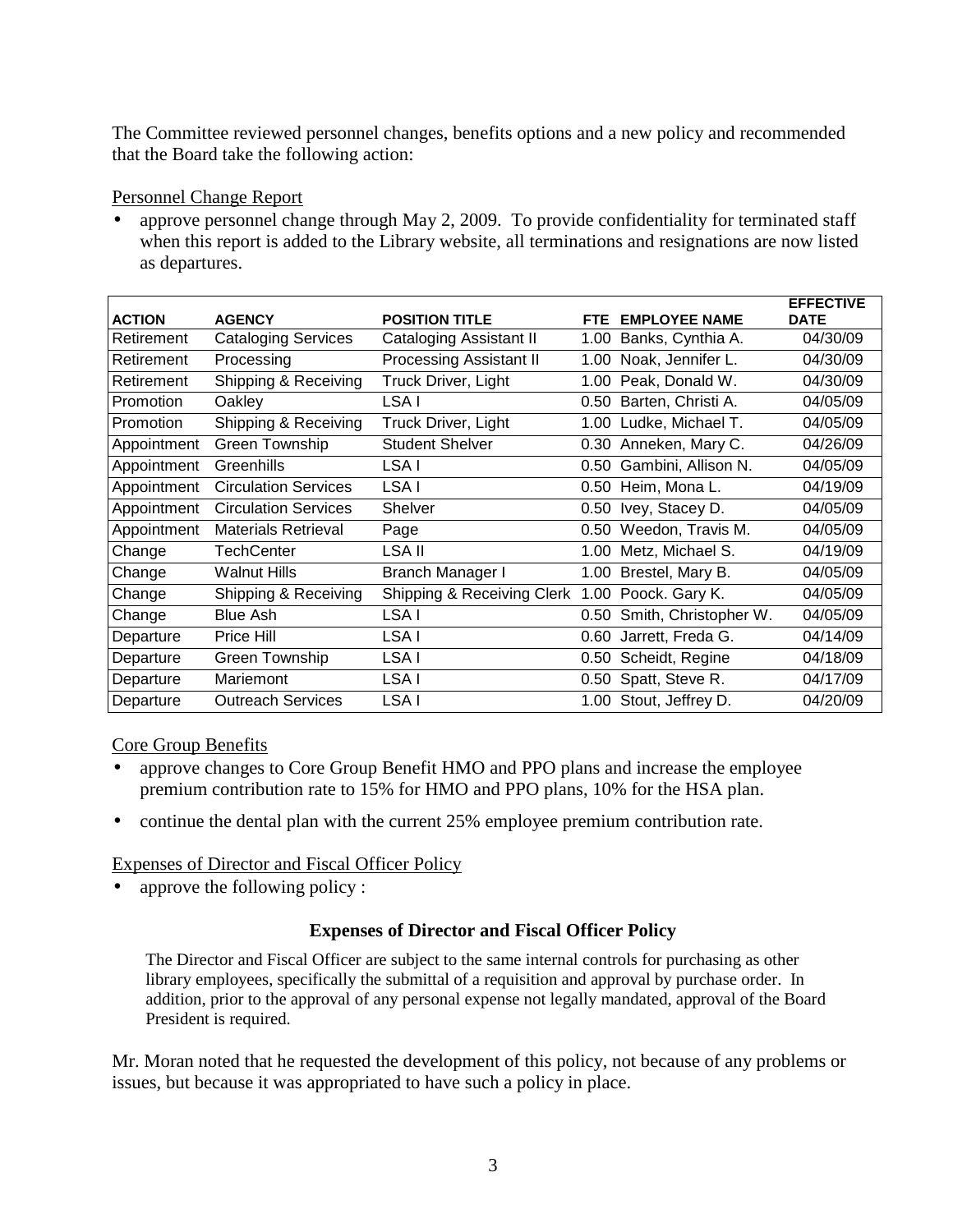Mr. Hendon moved that the Board approve the Library Services and Administration Committee report as submitted, including personnel changes, core group benefits and new policy. Mrs. Gettler seconded.

Voting for the motion: Mrs. Gettler, Mr. Hendon, Mr. Moran, Mr. Sittenfeld, Mr. Wright and Mrs. LaMacchia … 6 ayes. The motion carried. **(31-2009)** 

# **LIBRARY SERVICES**

Mr. Hendon introduce Lisa Salyers, manager of the Madisonville Branch.

### Madisonville Branch

Lisa Salyers reported on successful efforts to increase awareness of the branch in the Madisonville community through community outreach, developing relationships with local schools and agencies, a community garden, and increased computer access.

### Creature Feature

Mr. Edwards reported on this year's Summer Reading Program – *Creature Feature*, not just for kids and teens, but with preschool and adult components as well. Kickoff events for kids are May 30 at all Library locations and June 5 for teens at selected branch libraries and TeenSpot. He enumerated the prizes to be earned for reading and thanked Summer Reading donors and sponsors.

Mr. Hendon reported:

# Additional Programs & Exhibits of Note

• on additional programs and exhibits of note, including *Healthy Kids Zone*, a series of fitness and nutrition programs for kids funded by a grant from the Humana Foundation, a discussion of *The 1976 Cincinnati Reds: Last Hurrah for the Big Red Machine* by author Doug Feldmann, May 23 at the Covedale Branch, and the annual *Cincinnati Book Arts Society* (CBAS) exhibit of regional book artists on view from June 8 – September 6 in the Main Library atrium.

# Exceptional Children's Services - 50 Years

• that the Library has been offering programming to children with special needs – developmental and learning disabilities, behavioral problems, mental health issues, and other medical challenges, as well as gifted children – since 1959. Today, staff in Outreach Services provide services and resources (book collections, story times, puppet shows, book talks) to children with special needs in public and private schools throughout Hamilton County.

# Catalog-Only Workstations

• that catalog-only computer stations, installed recently at three branches and the Main Library, provide users with direct, walk-up access to the Library's online catalog, without the time limits required at high demand Internet and online database stations. One or two of these new stations are planned for each library location.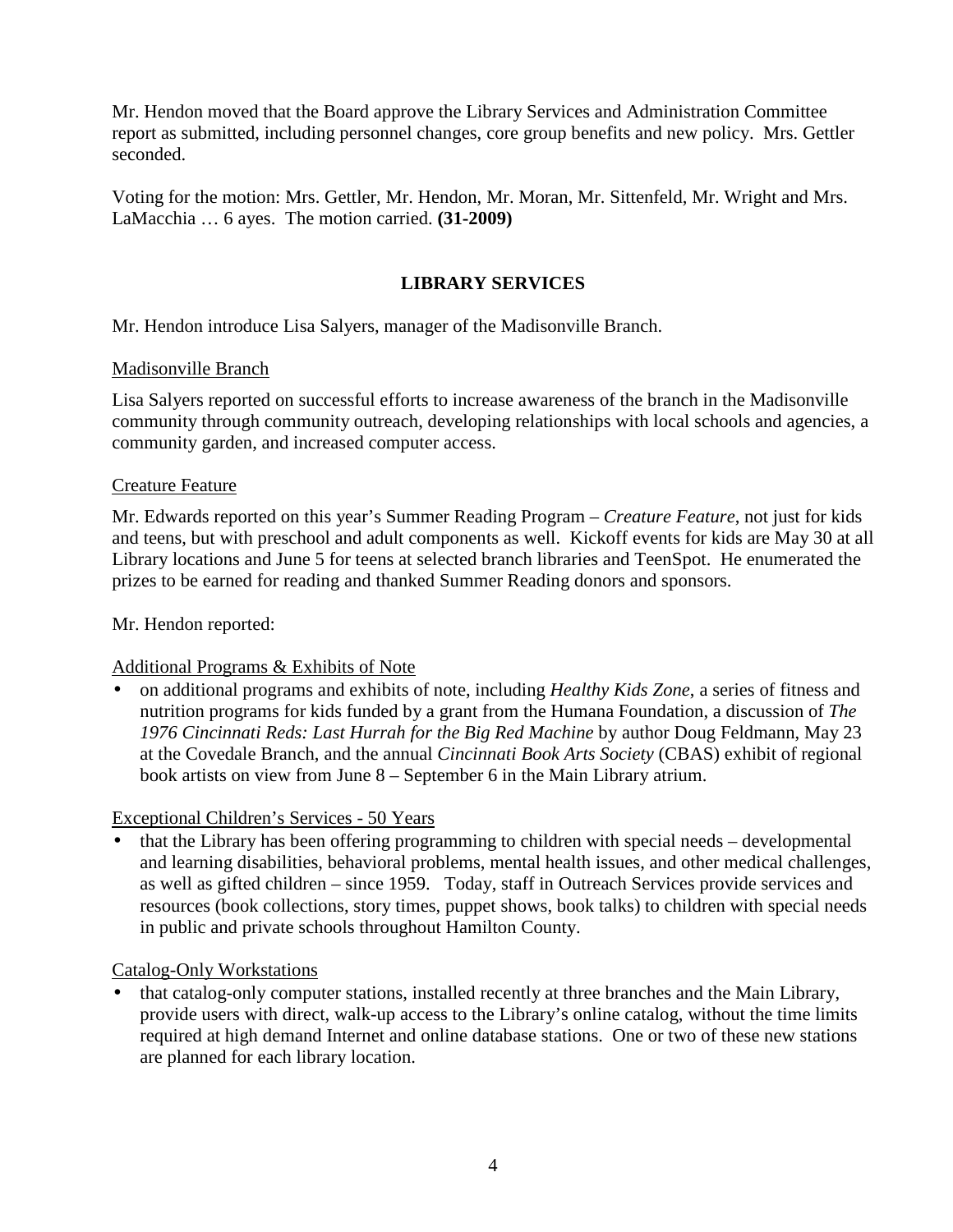# Workforce Development Presentation

• that Information & Reference Department Manager Angela Farmer will make a presentation on the Library's workforce development services – GED practice testing, resume workshops, and job search strategies – at a forum entitled "Resources and Strategies for Job Hunting and Career Changes" at the American Library Association Annual Conference in Chicago on July 11.

### H1N1 Flu (Swine Flu) Information

• that information on the H1N1 (Swine) Flu outbreak was added to the Library's web page, including a brief statement about the flu and links to the World Health Organization and tri-state area health agencies.

### Library Usage

- that April circulation increased 9.6%, (Main 10.3%, branches 9.3%) over the same month last year. Print usage increased 12.5%, compared to a 5.7% increase in A/V circulation. The Library's promotion of books and reading through such programs as Featured Book of the Month, On The Same Page, author visits, and Summer Reading have a significant impact on this increased interest in books. Books are merchandized through creative displays and tie-ins with programs.
- that top circulating items and statistical reports for the month of April 2009 were submitted.

Mr. Hendon moved that the Board approve the Library Services and Administration Committee report as submitted. Mr. Moran seconded.

Voting for the motion: Mrs. Gettler, Mr. Hendon, Mr. Moran, Mr. Sittenfeld, Mr. Wright and Mrs. LaMacchia … 6 ayes. The motion carried. **(32-2009)** 

# **FISCAL OFFICER'S REPORT**

Ms. Schoettker reported that:

Public Library Fund

- Public Library Fund receipts continue to fall and the May distribution, at \$1.6 million (26%) less than May 2008, is the biggest drop this year. PLF revenue through May is \$3.5 million (16%) less than the same period last year.
- compared to the 2009 estimate, actual receipts are now short \$2 million or 10%, growing from a gap of 5.8% in April. A continuing 10% reduction would result in a \$4.4 million revenue shortfall by year-end. Further, the General Fund cash balance may be insufficient to meet our obligations as early as July or August. Authorization for emergency transfer of capital funds may be requested in June.

#### Monthly Financial Report

• the financial report was submitted for the period ending April 30, 2009.

#### Investment Report

• the investment report was submitted for the month ending April 30, 2009.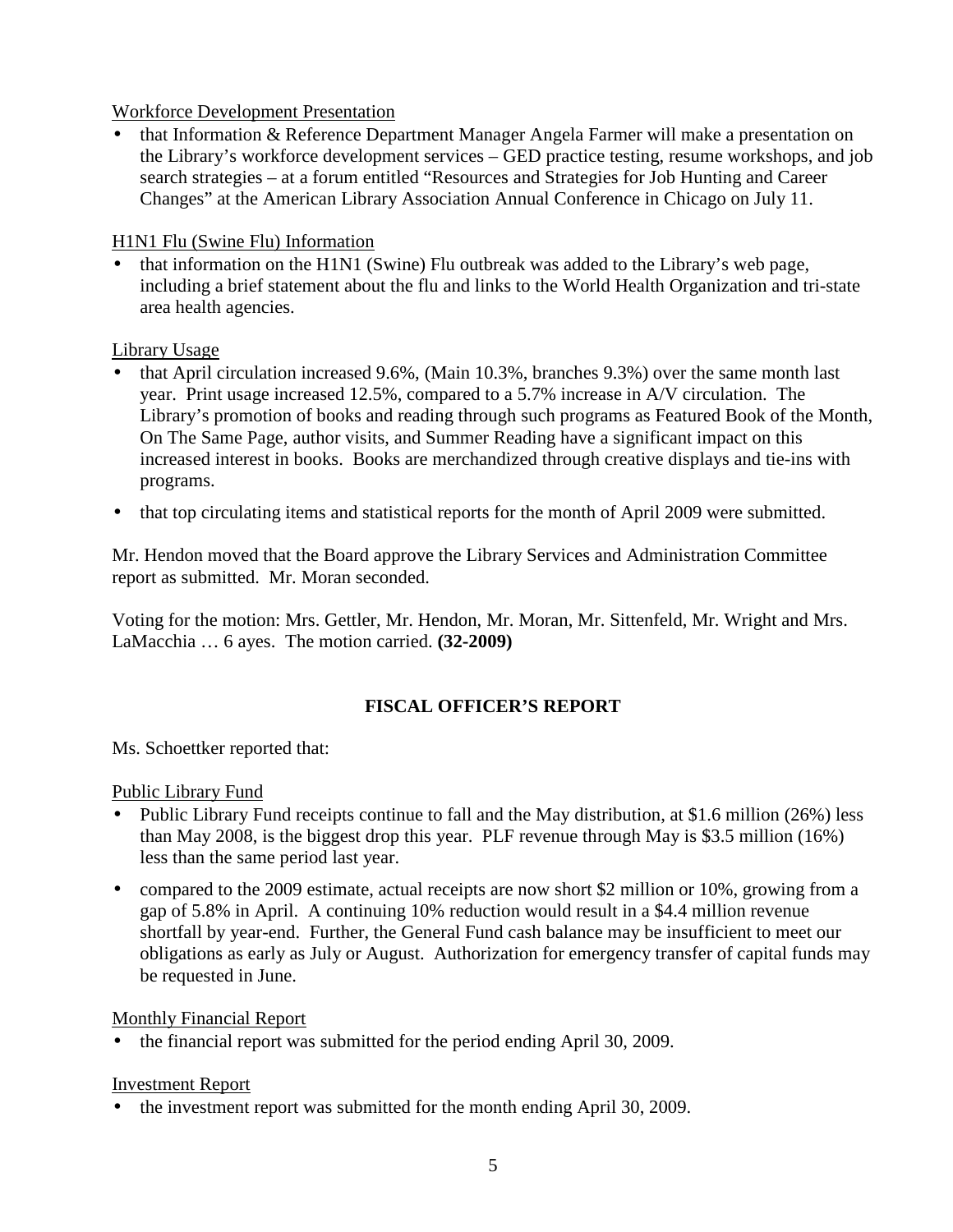Mr. Sittenfeld moved that the Board approve the Fiscal Officer's Report including the financial and investment report as submitted. Mr. Hendon seconded.

Voting for the motion: Mrs. Gettler, Mr. Hendon, Mr. Moran (except pass on investment report), Mr. Sittenfeld, Mr. Wright and Mrs. LaMacchia … 6 ayes. The motion carried. **(33-2009)**

# **FINANCE AND AUDIT COMMITTEE REPORTS**

Mr. Moran reported that the Finance and Audit Committee met on May 1, 2009. The full committee was joined by Board President Elizabeth LaMacchia, Kim Fender and Pat Schoettker. Tara Khoury participated by telephone.

### Fiscal Review

The status report received on May 1 has been updated by the Fiscal Officer's report just presented. However, it remains true that since we already are using gift and special revenue funds as operating revenue this year, additional sources of emergency income are limited. A total of \$2.5 million remains in the St. Bernard and Reading capital funds, about \$566,000 is set aside for the Pleasant Ridge ADA project, another \$400,000 may be available in the Gift Fund, and the Armstrong Fund (for the general use and benefit of the library) has about \$750,000 outside the restricted principal.

The Committee acknowledged that they are open to using capital funds to offset operating revenue shortfalls, as needed.

#### 2010 Operating and Capital Budget

The operating and capital budget prepared for 2010 is constructed on the basis of what is needed to provide full and complete library service, including capital building and improvement projects, regardless of anticipated revenue. Two restored service options are included: Sunday hours at 3 branches and Thursday and Friday evenings at the Main Library. All other categories of expense provide for continuation of current operations.

Six capital projects are included at the following unfunded amounts:

| <b>Ongoing Maintenance</b>                  | 2,500,000  |
|---------------------------------------------|------------|
| Pleasant Ridge ADA Upgrades (Library share) | 201,457    |
| <b>St. Bernard Branch</b>                   | 2,950,000  |
| Reading Branch                              | 4,050,000  |
| Woodlawn Branch                             | 6,000,000  |
| <b>Westwood Parking</b>                     | 440,000    |
| <b>TOTAL</b>                                | 16,141,457 |

The budget reserves two contingencies – a \$1,500,000 operating contingency in the General Fund and a \$2,000,000 capital contingency in the Building and Repair Fund.

This budget requires intergovernmental revenue totaling \$65,941,892. The source of that revenue might be the Public Library Fund or a local property tax. The most recent estimate of 2010 PLF revenue for Hamilton County is \$42,384,625. That level of PLF revenue would require \$23,557,267 in local property tax revenue.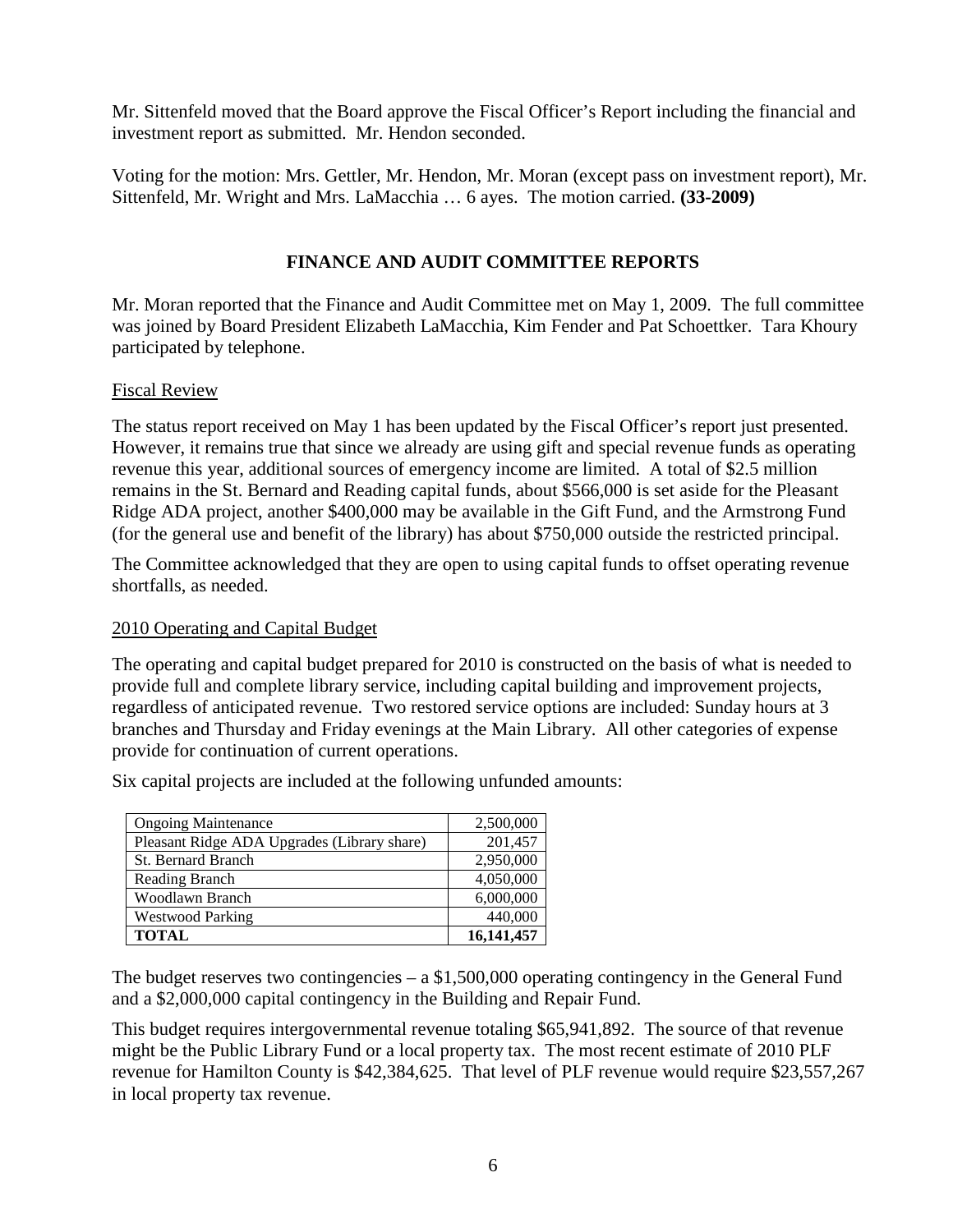This budget includes a new document – an *Alternate Plan if Funding is Insufficient* that shows what may happen if PLF funding is only \$42,384,625 and the Library receives no property tax revenue. This view of one possible plan assumes that capital funds are not spent this year and the \$2.5 million balance in the St. Bernard and Reading funds can be transferred to the General Fund for operating expenses and to the Building & Repair Fund for the Ongoing Maintenance project - the only capital project moving forward. To balance the General Fund, about \$7 million must be deleted from operating expenses. This reduction would require closure of multiple branches, plus significant cuts in other operational expenses.

Mr. Moran moved that the Board approve the Finance and Audit Committee report as submitted, including approval of the 2010 operating and capital budget. Mr. Sittenfeld seconded.

Voting for the motion: Mrs. Gettler, Mr. Hendon, Mr. Moran, Mr. Sittenfeld, Mr. Wright and Mrs. LaMacchia … 6 ayes. The motion carried. **(34-2009)**

# **FACILITIES COMMITTEE REPORT**

#### 2008 Ongoing Maintenance Project

Mr. Hendon recommended confirmation of the following change orders, approved in accordance with the project contingency:

- Change Order No. TC-01-03 in the amount of \$2,685.39 to CR& R, Inc. to repair the entry sidewalk at Wyoming Branch.
- Change Order No. TC-01-04 in the amount of \$8,071.26 to CR & R, Inc. for repairs at the Avondale Branch entrance.

#### 2009 Ongoing Maintenance Project

Mr. Hendon recommended that the Board authorize public bidding of contracts for the 2009 Ongoing Maintenance project, through publication of the following Advertisement for Bids:

#### **ADVERTISEMENT FOR BIDS**

Sealed bids will be received by the Board of Trustees of the Public Library of Cincinnati and Hamilton County at the Third Floor Administrative Offices of the Main Public Library, 800 Vine St., Cincinnati, Ohio 45202, until, 12:00 Noon, local time, Tuesday, June 2, 2009, for furnishing of labor, materials, equipment, services and supervision necessary to complete the project titled:

> 2009 ONGOING MAINTENANCE Multiple Branch Locations

Proposals shall be in accordance with the Contract Documents prepared by KLH and GBBN Architects. The Construction Manager for the Project is Messer Construction (513-369-7851). Bids received after the stated deadline will not be accepted. Bids by facsimile transmission will not be accepted. Proposals will be publicly opened and read aloud. All interested parties are invited to attend.

Individual lump sum bids for trade contract TC-01 through TC- 05 are requested. The estimate for each contract is:

TC-01 General Trades \$454,900.00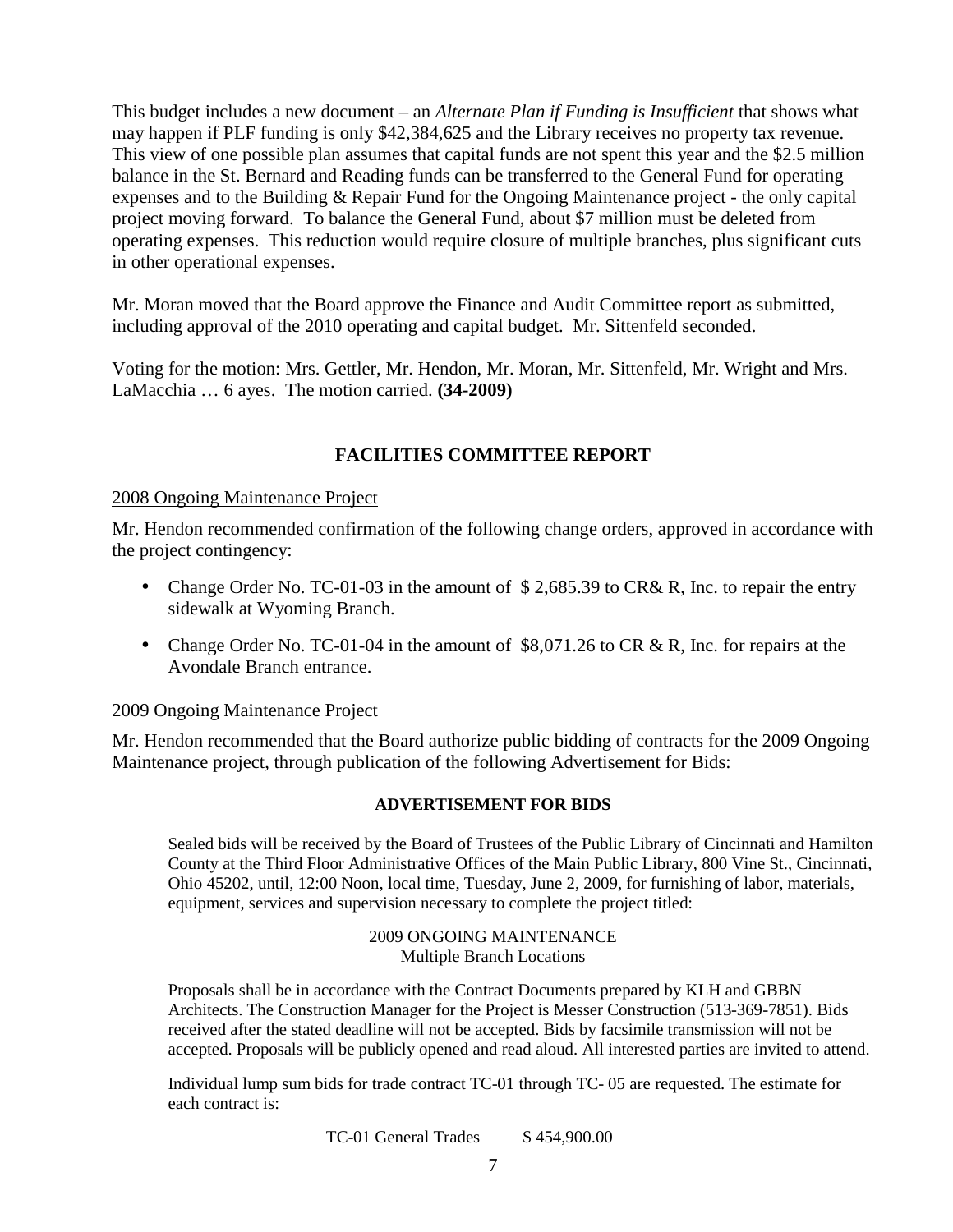| Total:               | \$1,677,200.00 |
|----------------------|----------------|
| TC-05 Electric       | \$253,250.00   |
| TC-04 HVAC/ Controls | \$592,150.00   |
| TC-03 Roofing        | \$223,550.00   |
| TC-02 Asphalt        | \$153,350.00   |

Starting Wednesday, May 13, 2009, bidders may purchase Contract Documents at the cost of Reproduction from Queens City Reprographics Company, 2863 Sharon Road, Cincinnati, OH 45241, (513) 326 2300.

A pre-bid meeting will be held in the Tower Room at 800 Vine Street, on Wednesday, May 20,2009, at 2:00 p.m.

Bidders shall submit with their bid a bid guaranty in the form of either (1) a combined bid guaranty and contract bond for the full amount of the bid or (2) a certified check, cashier's check drawn on a solvent bank or irrevocable letter of credit in the sum of ten percent (10%) of the bid amount, including base bid and alternates, as bid security. The bid guaranty shall be in strict compliance with Sections 153.54, 153.57, 153.571, as applicable. The Bidder to whom the contract is awarded will be required to furnish a contract bond in the sum equal to 100% of the proposal.

Bidders shall comply with the Prevailing Rates on public improvements in Hamilton County, Ohio as ascertained and determined by the Ohio Bureau of Employment Services Wage and Hour Division as provided in Section 4115 of the Revised Code of Ohio.

Submitted bids shall not be withdrawn for a period of (60) sixty days following the date of bid opening.

The Owner will award contracts to the lowest responsible bidders.

The Board of Trustees of the Public Library of Cincinnati and Hamilton County reserves the right to reject any or all bids and to waive any informalities in bidding.

By Order of: The Board of Trustees of the Public Library of Cincinnati and Hamilton County, Ohio

#### Le's Cafe

Mr. Hendon presented a recommendation for renewal of the lease with Hau Bui for Le's café in the Main Library. After expiration of the current lease on May 19, 2009, the current monthly lease amount would increase by 2% per year for an additional period of three years.

#### Pleasant Ridge Branch ADA Project

Mr. Hendon reported that the Library continues to work with DNK Architects and members of the Pleasant Ridge Library Committee. DNK Project Manager Greg Rowe has advised that the design development phase and cost estimate will be complete by mid-June.

Mr. Hendon moved that the Board approve the Facilities Committee Report as submitted, including confirmation of change orders, authorization of public bidding and renewal of the Le's Café lease. Mr. Moran seconded.

Voting for the motion: Mrs. Gettler, Mr. Hendon, Mr. Moran, Mr. Sittenfeld, Mr. Wright and Mrs. LaMacchia … 6 ayes. The motion carried. **(35-2009)**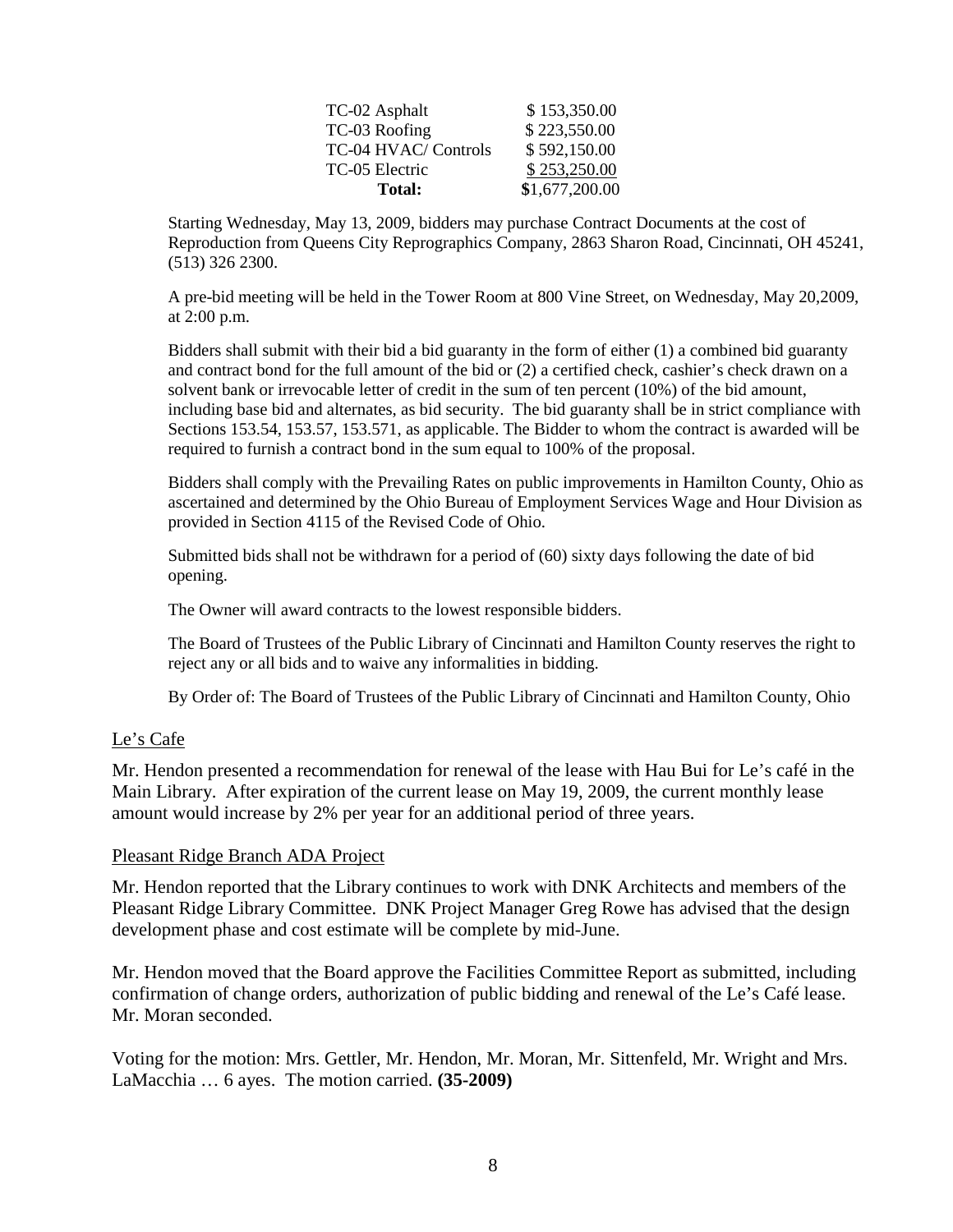# **DEVELOPMENT COMMITTEE REPORT**

In response to a question from Mrs. Gettler, Greg Edwards reminded the Board that the Library Foundation is hosting a reception tonight prior to Marcus Luttrell's public lecture on his book *Lone Survivor*.

Mrs. Gettler reported that:

#### Library Foundation

- at their quarterly meeting on April 23, the Foundation board approved a budget for the next fiscal year beginning July 1, 2009. Prior to the meeting, three new directors attended an orientation session that included a tour of the Library.
- the Zaring Family Foundation is making a \$10,000 gift to the Library Foundation. An unrestricted gift of \$3,000 from an anonymous donor was received through the Johnson Charitable Trust Fund.

### Friends of the Public Library

- at the Friends Annual and quarterly meetings on April 24, the following new officers were elected: Jay DeWitt - President, Robert Vitz - Vice President, Tonia H. Moorman - Secretary and James R. Witte - Treasurer. Annual book sales netted almost \$300,000; Library support reached an all time high at \$218,000.
- the latest sale at the Harrison Branch topped \$4,450.
- the Downtown Sale will be expanded this year to six days from Sunday, May 31 through Friday, June 5.
- the Friends received a \$15,000 grant from the H.B., E.W. and F.R. Luther Charitable Foundation, Fifth Third Bank and Narley L. Haley, co-trustees, that will be used for the Summer Reading program.

The report was received and filed.

# **COMMUNITY AND PUBLIC RELATIONS COMMITTEE REPORT**

Mr. Sittenfeld presented a report on promotion and planning, notable media coverage, press releases and community outreach. The report was received and filed.

# **LEGISLATIVE AFFAIRS AND LAW COMMITTEE REPORT**

Mr. Wright reported that:

# State Budget Bill

• the House approved an Amendment in the State Budget Bill (HB1) to transfer funds so that no Public Library Fund monies are used to pay for OPLIN or Library for the Blind. Ms. Fender will attend the Senate Finance Committee hearing on the Public Library Fund on May 20.